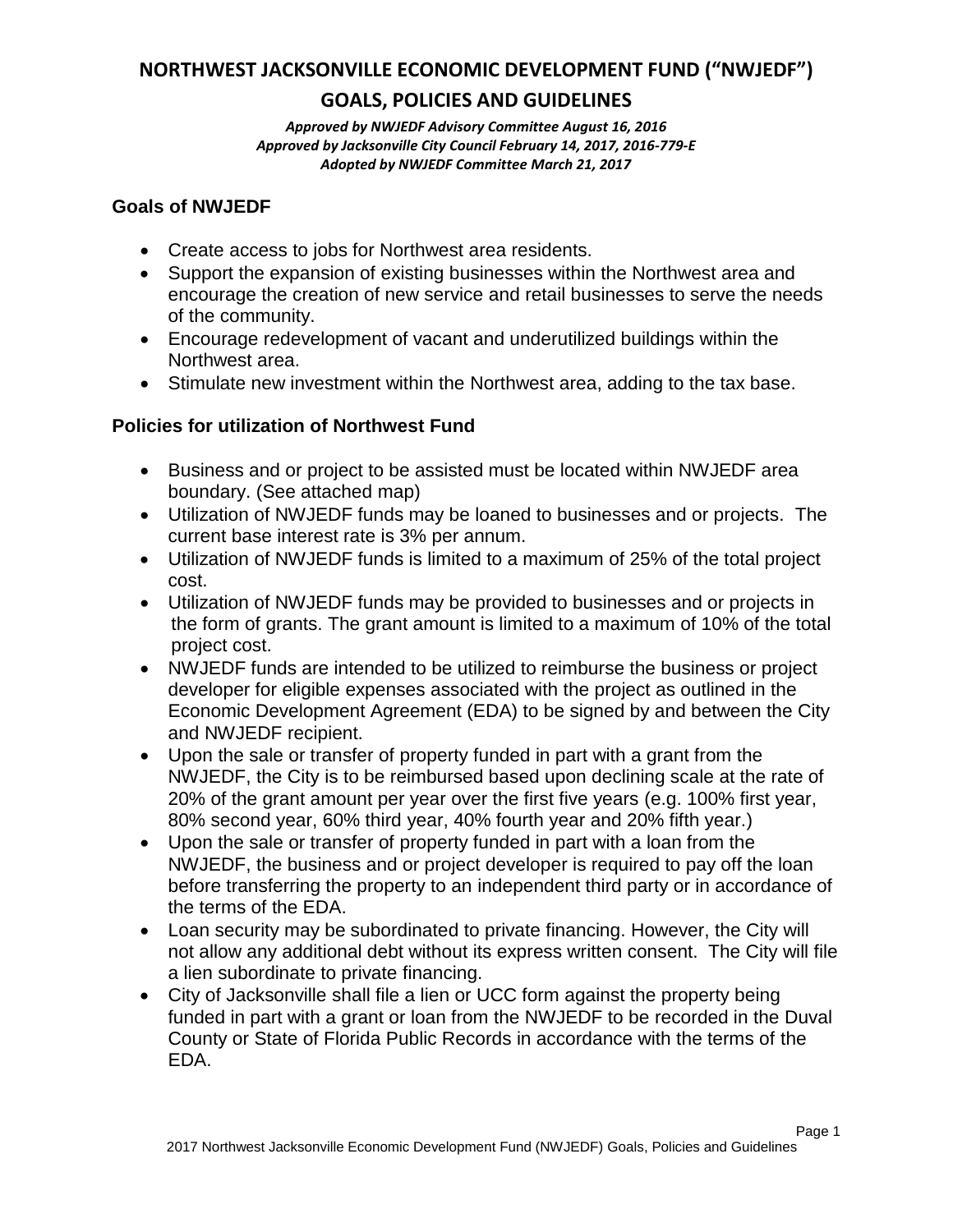### **Eligible Expenditures**

- The NWJEDF funds may be used by the business or project developer for the following expenditures, professional fees and project soft costs:
	- 1. Acquisition of land or buildings within the boundary area
	- 2. Facade improvements
	- 3. Infrastructure related costs
	- 4. Leasehold improvements
	- 5. New construction
	- 6. Purchase of machinery and manufacturing equipment
	- 7. Renovation of existing buildings
	- 8. Professional fees and soft costs
	- 9. Appraisals and closing costs
	- 10. Design, engineering, and permitting fees
	- 11. Recording and survey fees
	- 12. Other expenses associated with the documentation of business loans

#### **Ineligible Expenditures**

- The following expenditures are ineligible for NWJEDF funding:
	- 1. Inventory
	- 2. Office equipment and furniture
	- 3. Payment of delinquent taxes or debts
	- 4. Payments to owners
	- 5. Purchase a part of a business and any other non-capital related expenditures
	- 6. Refinancing of existing debt
	- 7. Working capital

#### **Ineligible Businesses**

- The following businesses are ineligible for NWJEDF funding:
	- 1. Adult entertainment facilities and/or businesses
	- 2. Adult gaming rooms
	- 3. Bars
	- 4. Bikini bars
	- 5. Body piercing establishments
	- 6. Check cashing establishments
	- 7. Nightclubs
	- 8. Pawn shops
	- 9. Payday loan establishments
	- 10. Tattoo parlors
	- 11. Used car lots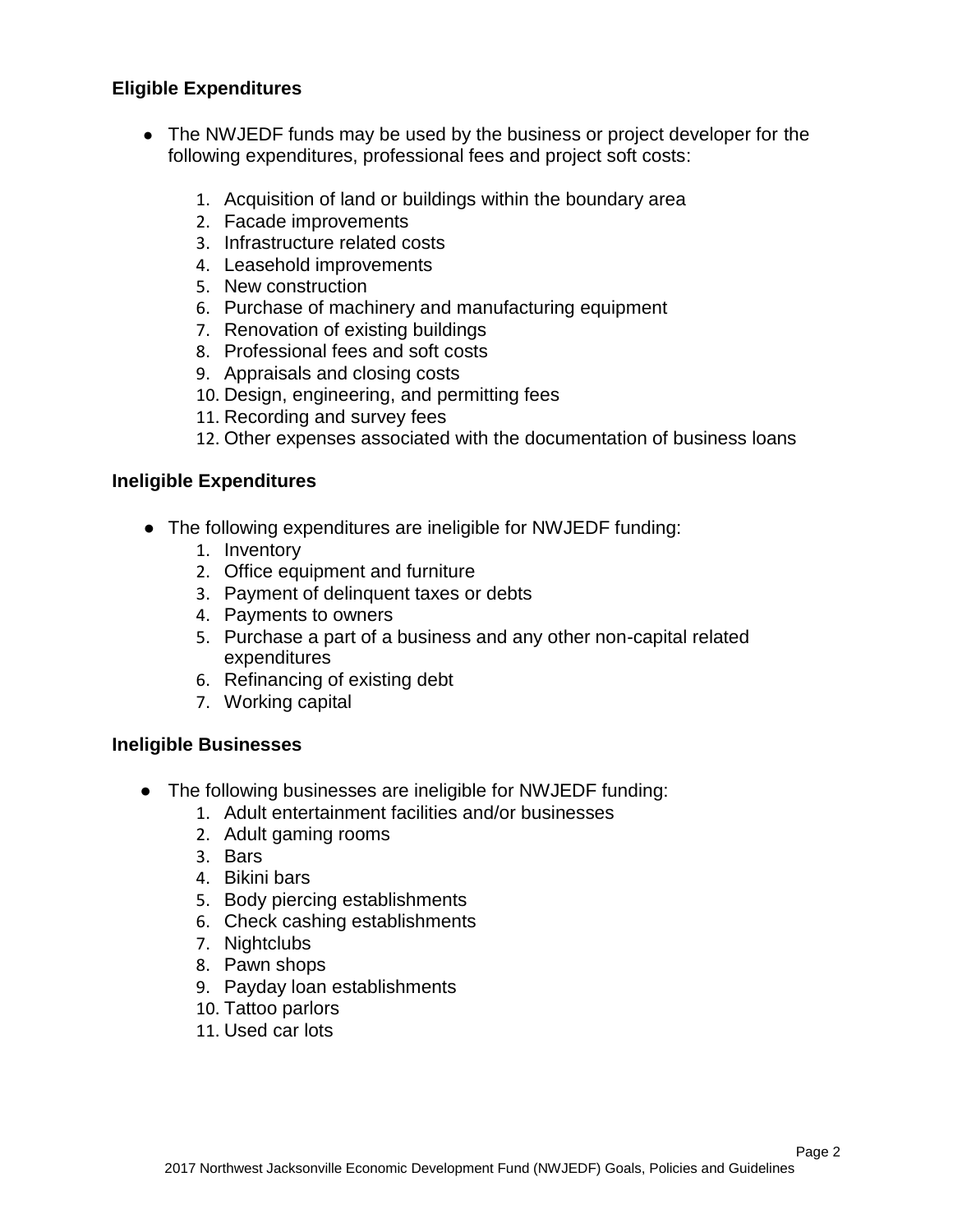All businesses and or projects receiving Northwest Fund assistance will be administered by the Office of Economic Development in accordance with the terms of the Economic Development Agreement (EDA) by and between the applicant and the City of Jacksonville pursuant to the Ordinance authorizing the City to enter into the EDA in accordance with the Goals, Policies and Guidelines established herein.

The following is a listing of all general provisions found in a typical Ordinance introduced to City Council appropriating Northwest Economic Development Trust Funds:

- 1. Clawback provisions associated with non-compliance
- 2. Constraints on the sale/assignment of the project or property for financial gain
- 3. Date upon which the project must be completed
- 4. Default provisions, which would address failures to meet requirements as listed above
- 5. Limitations on the use of loaned or grant funds
- 6. Requirement to submit the appropriate monitoring/reporting documents
- 7. Required private capital investment to be made
- 8. Requirement to timely pay property taxes
- 9. Timing and amount of any loan re-payment to be made
- 10. Timing and amount of any late fees